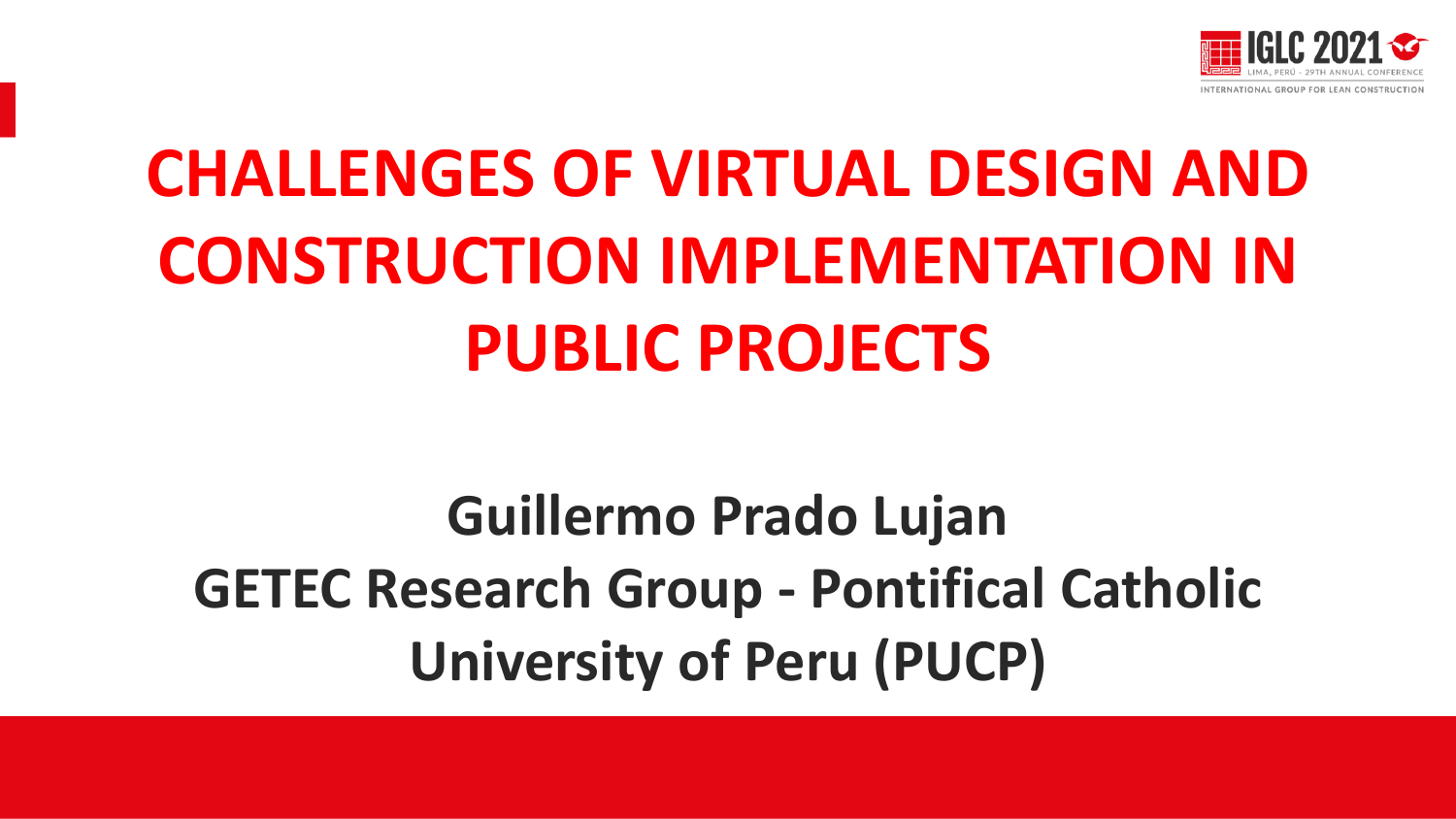

#### **AGENDA**

- The problem
- Finding the gap
- Aim and objectives
- Method
- Results
- Conclusions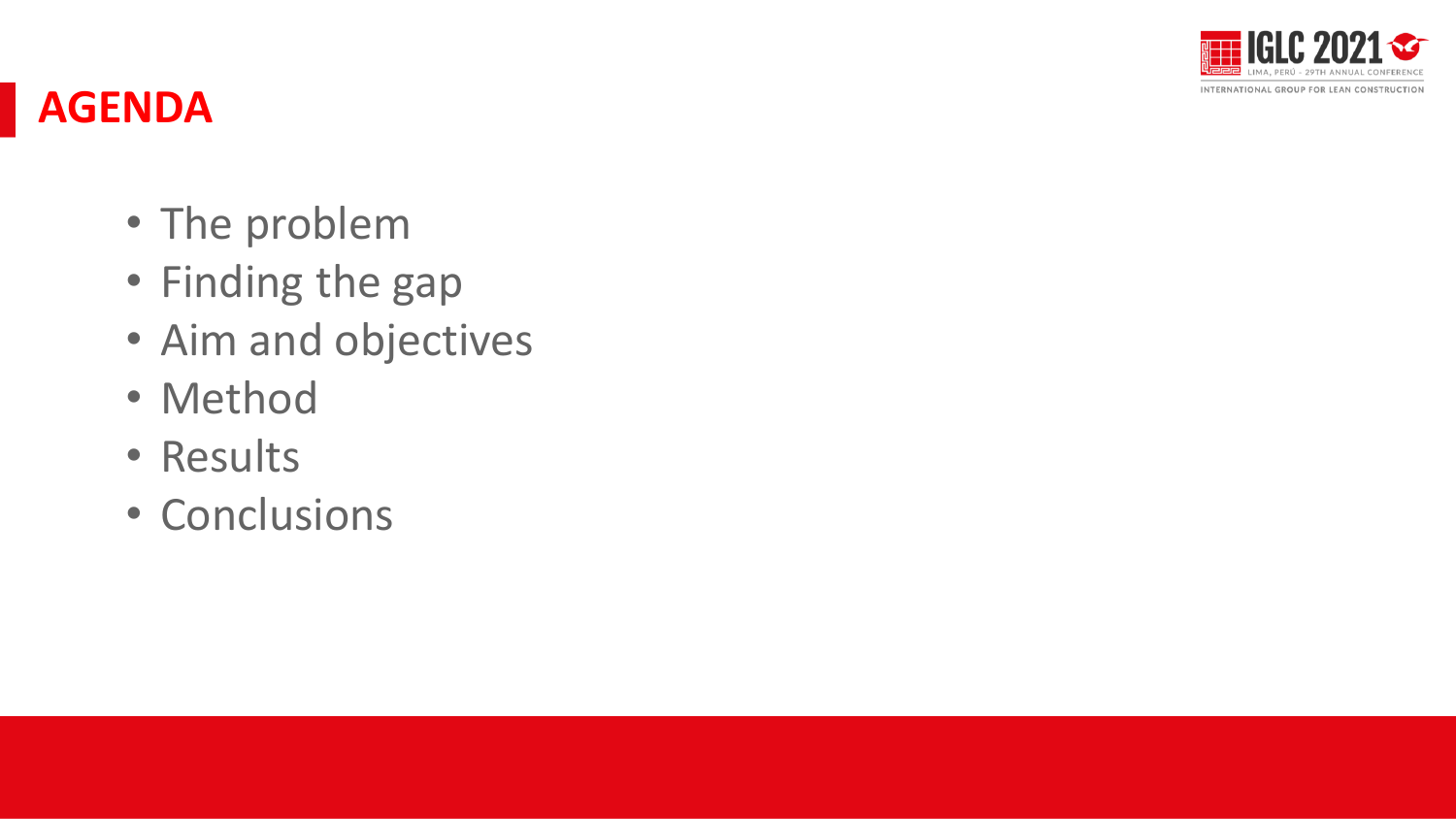

#### **THE PROBLEM**

- The drawbacks of the public sector projects are caused by poor management of the stages of planning and execution (design and construction), lack of government control, inherent fragmentation of the state contracting methods, financial obstacles, and incomplete basic engineering studies (Arnao, 2011). Therefore, the current problems are presented as project delivery delays, overbudget, and mistrustfulness from the stakeholders involved in this kind of projects. ente bedre nordens inverved in enis kind of
- Since 2018 several Peruvian laws have established the adoption of Building Information Modeling (BIM) to enhance the delivery of public infrastructure. Although, the idiosyncrasy presented in the Peruvian public sector generates a strong rejection to this new project management approach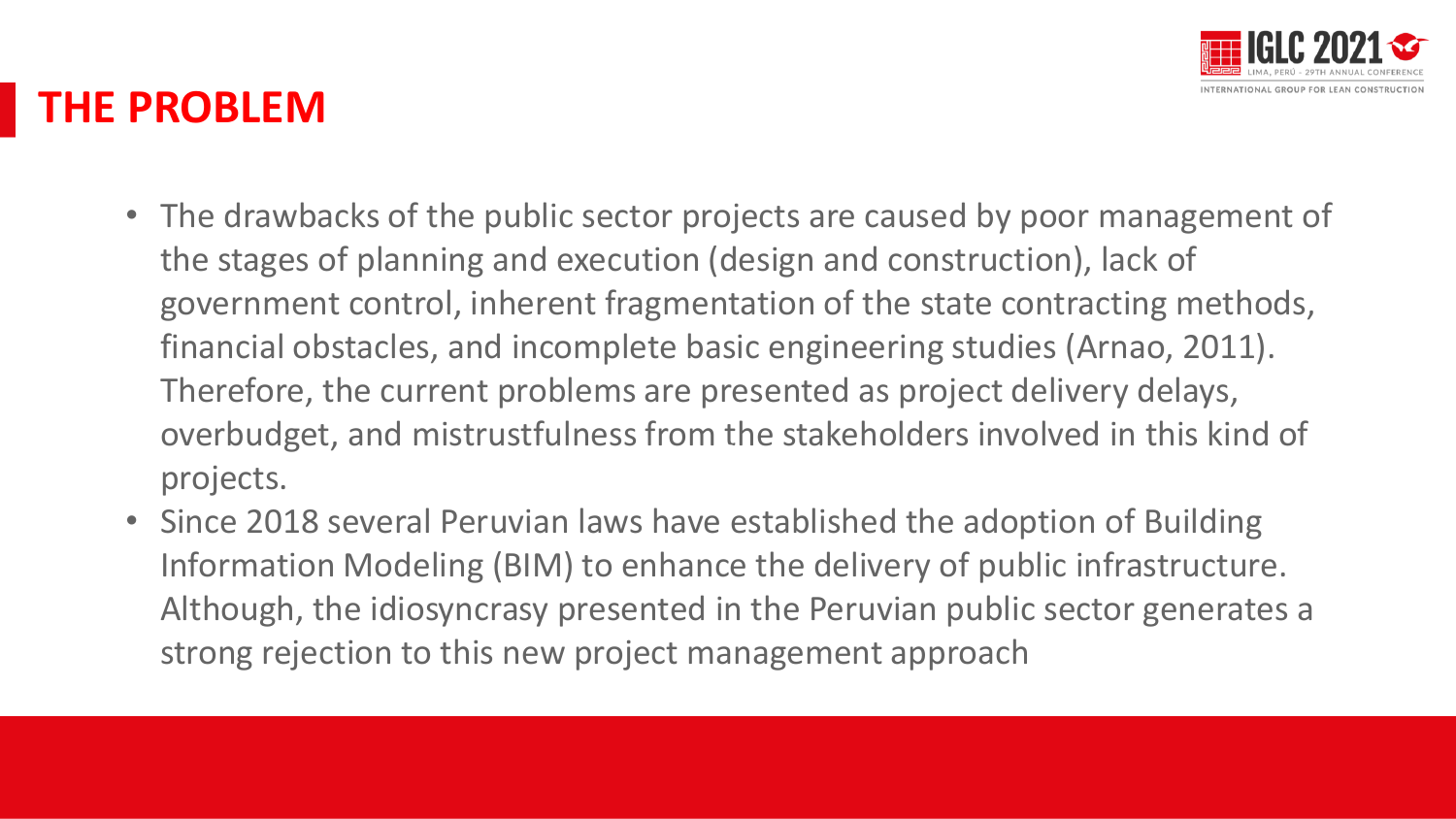

#### **FINDING THE GAP**

Several literature has shown the limitations and challenges on the implementation of VDC in a specific stage of a project and also in a wider implementation of VDC in the AEC industry.



Geometry and scheduling issues, and the linking of the geometry and the schedule (Heymaker and Fischer, 2001)



Lack of owner request or willingness to use VDC in its projects, the culture of minimizing cost in the AEC industry (Kunz and Fischer, 2012)

Presentación presentación presentación el presentación el presentación el presentación el presentación el presentación el presentación el presentación el presentación el presentación el presentación el presentación el pres **There is no study that addresses the VDC implementation challenges from the public client perspective and no study has analyzed the VDC implementation process in the Peruvian public sector.**



The reduction of the opportunities for collaboration between stakeholders due to the design-bid-build delivery method (Teixeira, 2014)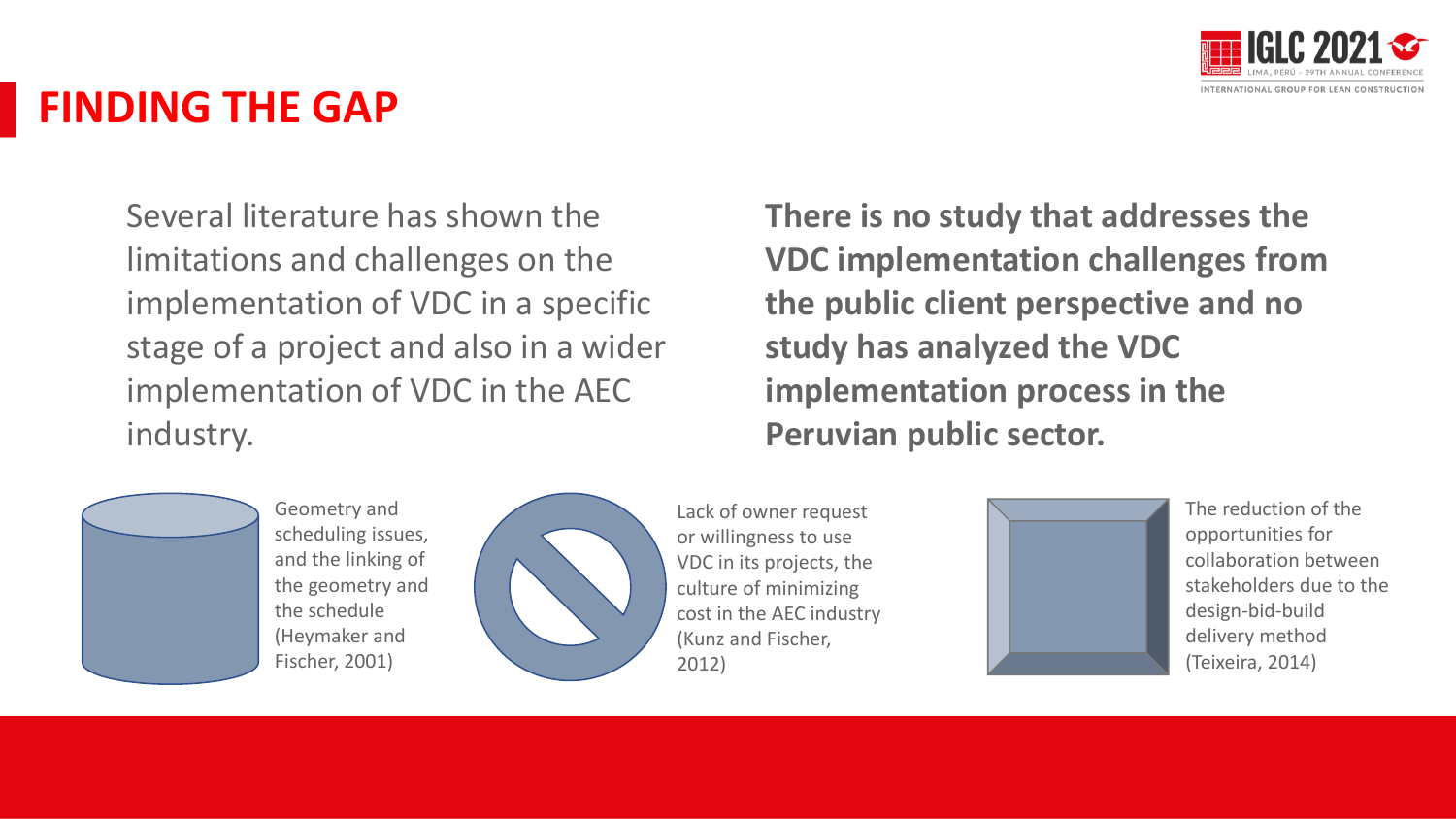

#### **AIM AND OBJECTIVES**

**Aim**: To determine the challenges found in the VDC implementation of Peruvian public projects.

#### **Objectives**:

- Create a "schema" for the VDC implementation challenges of the literature.
- Analyze the VDC implementation in a Peruvian public project developed by the author. eravian papire project acverdpea by the
- Assess the VDC implementation experience with the schema of challenges.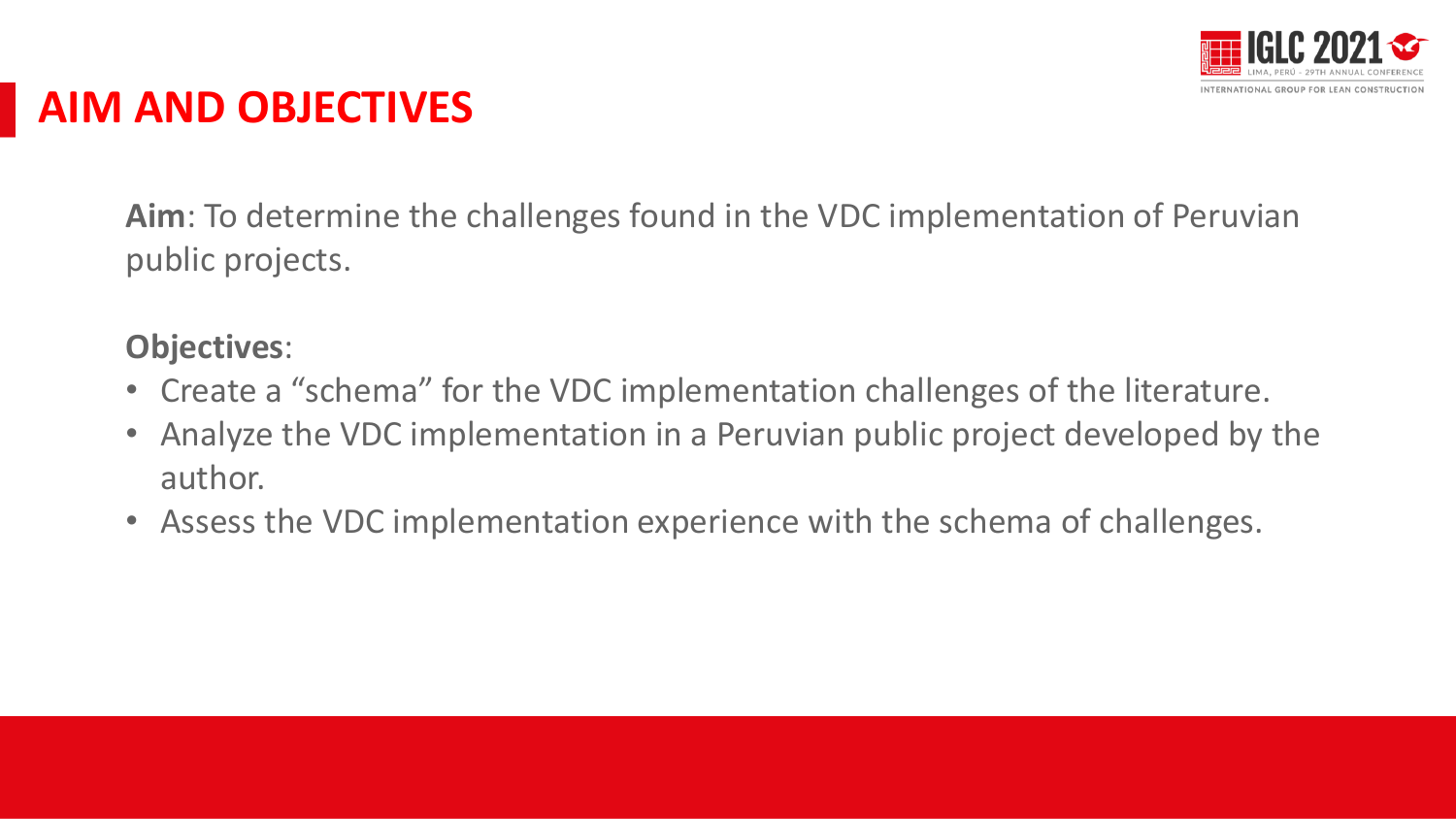

#### **METHOD**

- The **first step** is collecting relevant studies in order to create a ´schema´ for the challenges in VDC implementation. The material collected by the search is analyzed and classified based on a criterion, which defines the types of challenges in VDC implementation.
- The **second step** is studying the monthly reports (metrics) of the Peruvian public project presented to the Stanford professors by the author throughout the conference calls.
- The **third step** is applying the same criteria used in the schema presented in step one to determine the challenges of the VDC implementation of the Peruvian public project analyzed in step two.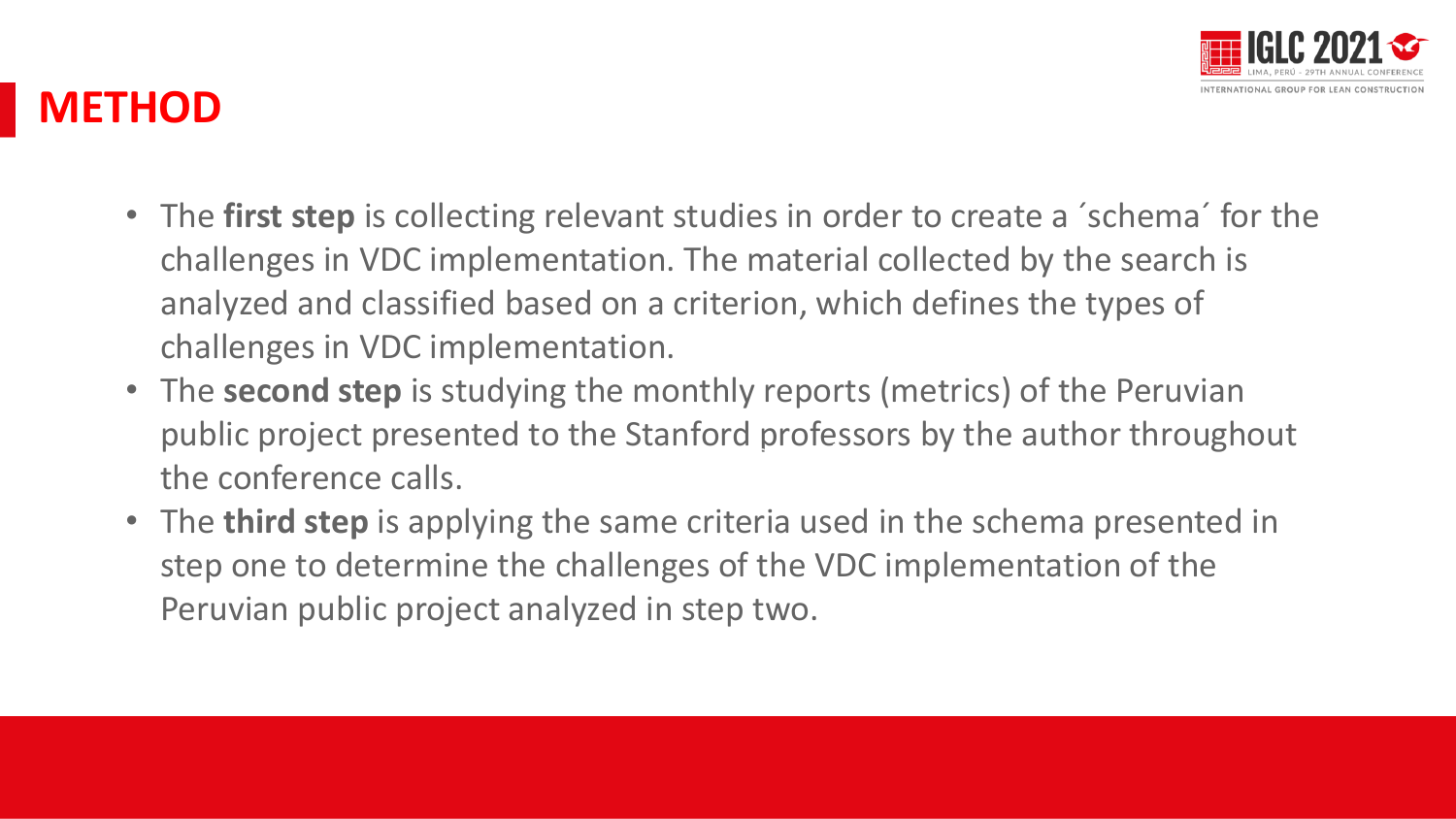

#### **RESULTS (schema of VDC implementation challenges)**

| <b>Type of challenge</b>                          | Challenge                                                                                                                                                                 | Reference                                                |  |  |
|---------------------------------------------------|---------------------------------------------------------------------------------------------------------------------------------------------------------------------------|----------------------------------------------------------|--|--|
| <b>Legal issues and</b><br>contracting<br>methods | Define the scope of the implementation of VDC while the project<br>is being developed because it was not defined in the requirements<br>documents (EIR, contracts, etc.). | Teixeira 2014; Kunz et al.<br>2012                       |  |  |
|                                                   | Define the responsibility of licensed professionals in this multi-<br>contributors environment.                                                                           | Criminale et al. 2017                                    |  |  |
|                                                   | Require the participation of the general contractor since the<br>design stage of the project, despite the contract does not allow it.                                     | Khanzode, et al. 2008; Sun<br>et al. 2017; Teixeira 2014 |  |  |
|                                                   | Use data from BIM models produced during the VDC<br>implementation to take decisions during the project, despite the<br>contract does not state it.                       | Criminale et al. 2017; Chan<br>2014                      |  |  |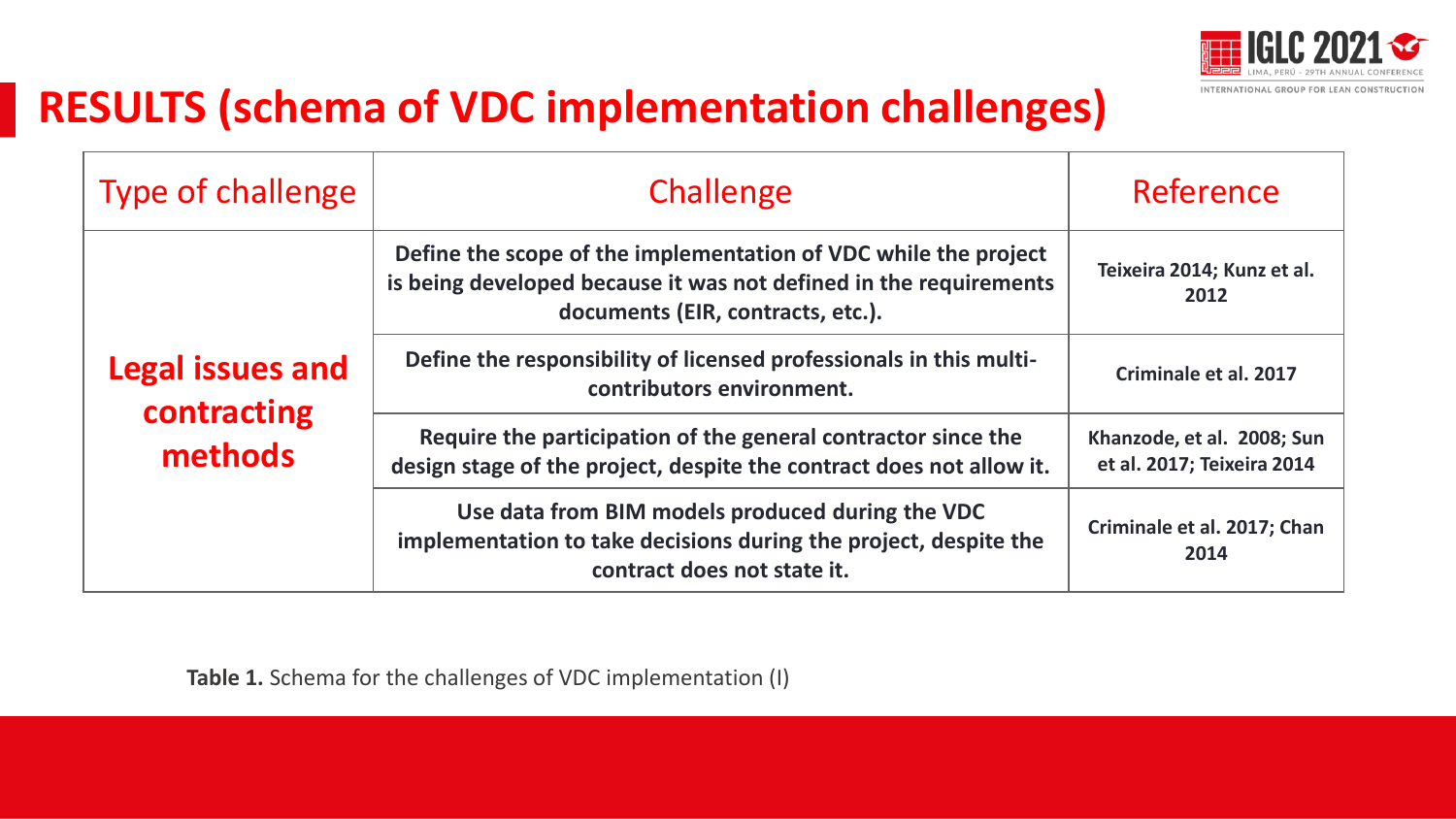

#### **RESULTS (schema of VDC implementation challenges)**

| <b>Type of challenge</b>              | Challenge                                                                                                                                                               | Reference                                                                                                                  |  |  |  |  |
|---------------------------------------|-------------------------------------------------------------------------------------------------------------------------------------------------------------------------|----------------------------------------------------------------------------------------------------------------------------|--|--|--|--|
|                                       | Develop plans, protocols, standards, etc. before starting the<br><b>VDC</b> implementation.                                                                             | Criminale et al. 2017; Chan 2014;<br>Sun et al. 2017; Azhar et al. 2007                                                    |  |  |  |  |
| <b>Culture of the</b><br>organization | Promote and create the proper environment for the<br>involvement and collaboration between stakeholders<br>(subcontractors, end-users, etc.) in the VDC implementation. | Khanzode, et al. 2008; Criminale<br>et al. 2017; Sun et al. 2017;<br>Azhar et al. 2007; Teixeira 2014;<br>Kunz et al. 2012 |  |  |  |  |
|                                       | Involve all the departments of the institution in the VDC<br>implementation process lead by the general managers of the<br>institution.                                 | Criminale et al. 2017; Sun et al.<br>2017; Kunz et al. 2012                                                                |  |  |  |  |
|                                       | Consider the whole lifecycle of the project looking for<br>integration between its stages.                                                                              | Khanzode, et al. 2008; Sun et al.<br>2017; Kunz et al. 2012                                                                |  |  |  |  |
|                                       | Promote the use of digital format documents and data instead<br>of continuing working with printed documentation.                                                       | Azhar et al. 2007                                                                                                          |  |  |  |  |

**Table 1.** Schema for the challenges of VDC implementation (II)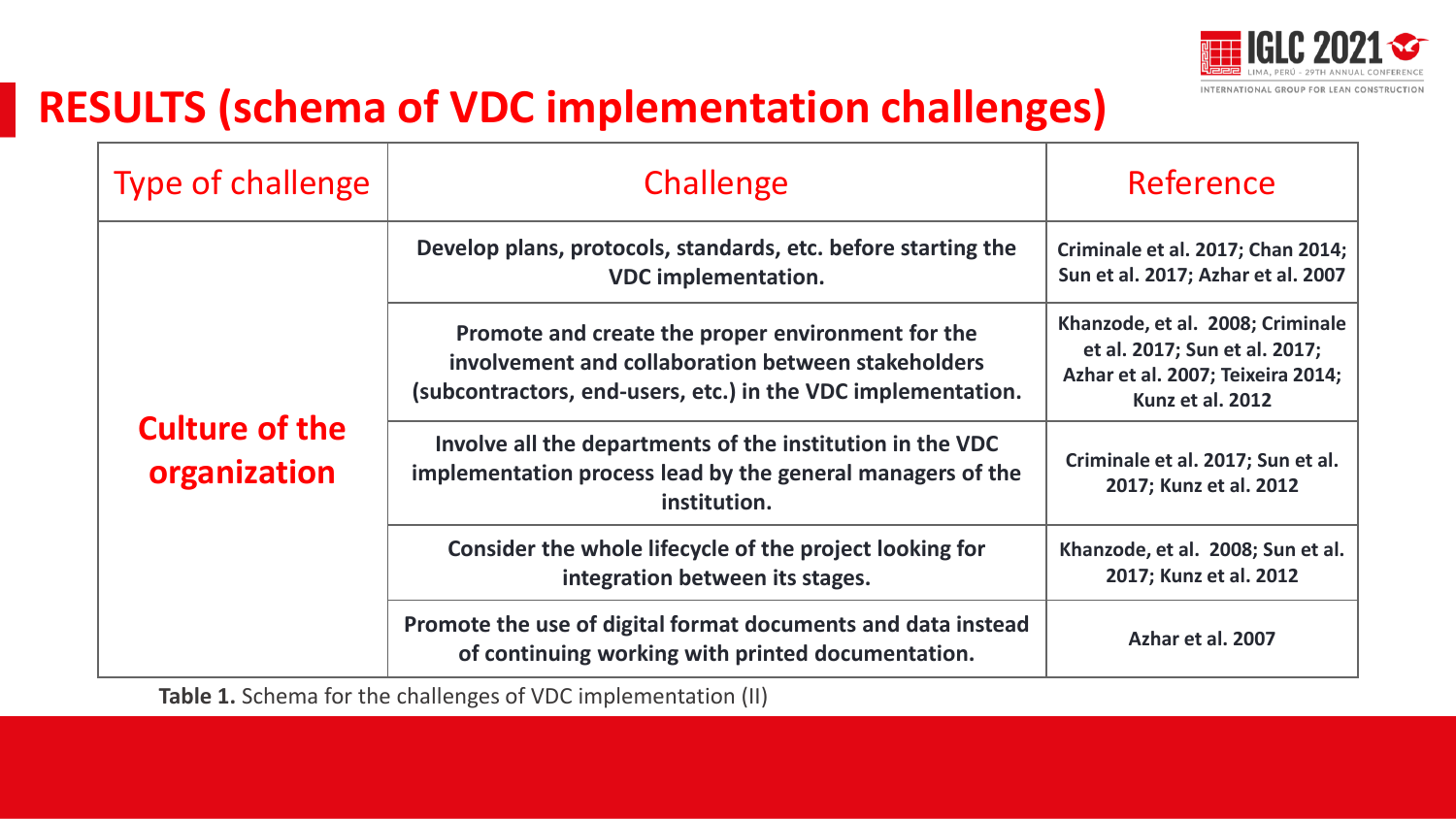

#### **RESULTS (schema of VDC implementation challenges)**

| <b>Type of challenge</b> | Challenge                                                                                                                                  | Reference                                                                     |  |  |  |
|--------------------------|--------------------------------------------------------------------------------------------------------------------------------------------|-------------------------------------------------------------------------------|--|--|--|
| <b>People</b>            | Capacitate the professionals from the stakeholders (client and<br>providers) in a short period of time to implement VDC in the<br>project. | Criminale et al. 2017; Chan<br>2014; Sun et al. 2017; Kunz<br>et al. 2012     |  |  |  |
|                          | Break the resistance to change from the professionals involved in<br>the project to implement VDC.                                         | Criminale et al. 2017; Sun et<br>al. 2017; Teixeira 2014; Kunz<br>et al. 2012 |  |  |  |

**Table 1.** Schema for the challenges of VDC implementation (III)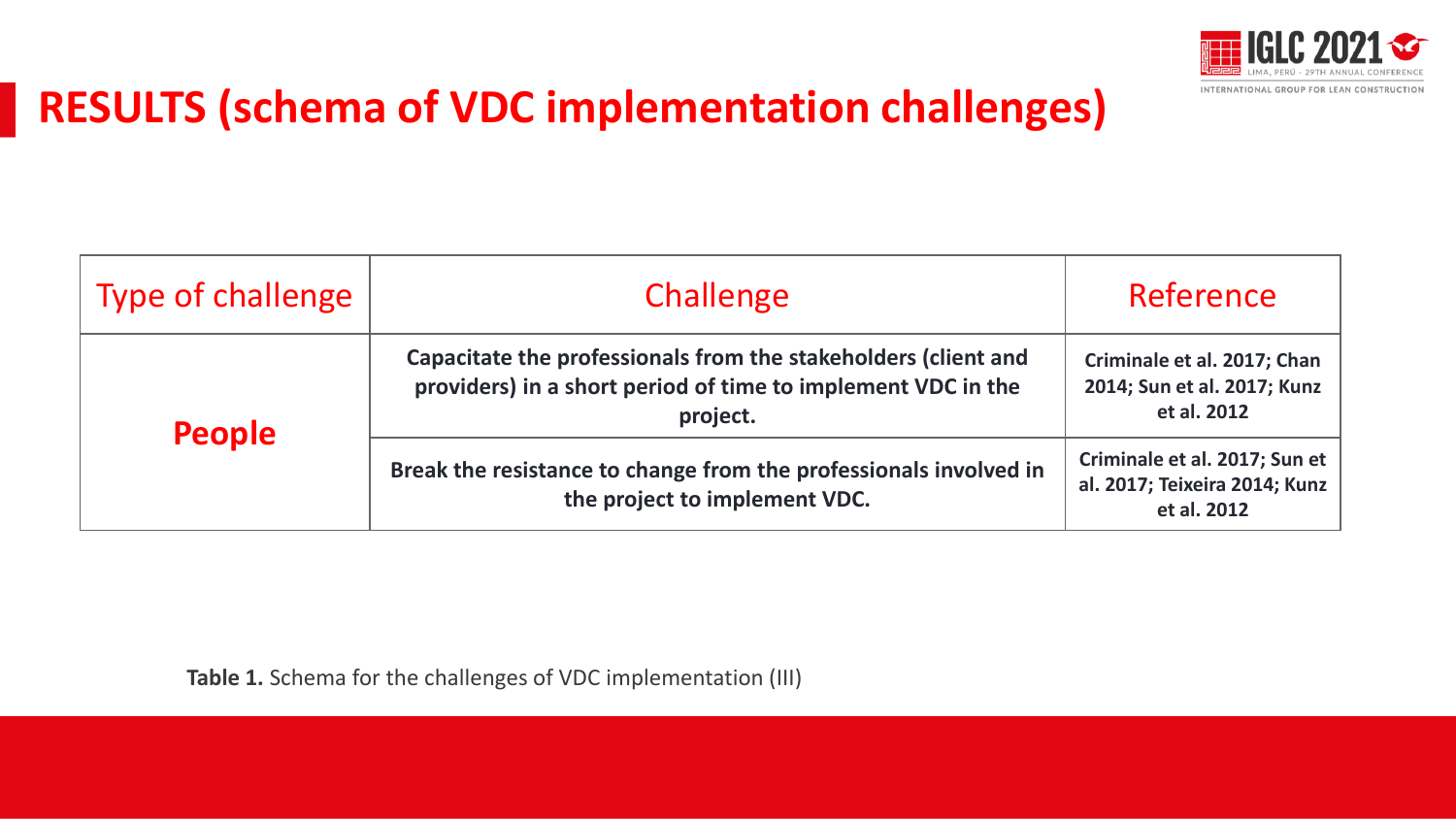

### **RESULTS (VDC experience of the author)**

Centro de Emergenia Mujer (CEM) was module inside a police building and the client was the Ministry of Interior (MININTER). The delivery method of this project was Design-Bid-Build (DBB), and the legal framework used involved the State Contracting Law of Peru and the National System of Multi-year Programming and Investment Management INVIERTE.PE.



Figure 2. Design production and design assessment of typical Peruvian public projects.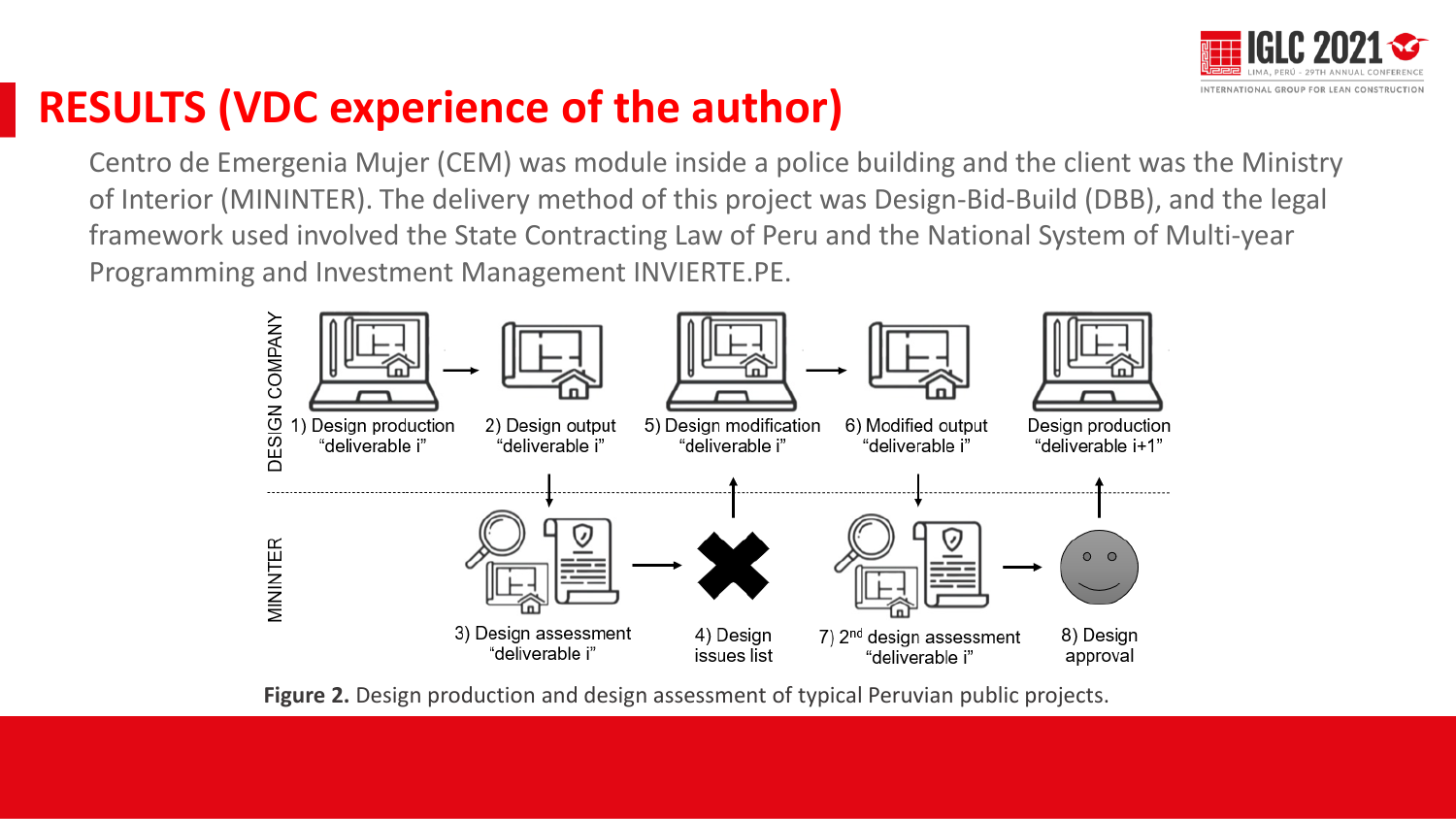

## **RESULTS (Challenges related to legal issues and contracting methods)**

- To involve a general contractor in the project design, despite the CEM project was delivered by the DBB method, which does not allow the involvement of contractors in early stages of the project. The State Contracting Law of Peru states restrictions for applying other delivery methods (Design-Build) and most of the public institutions must use DBB, which does not allow to implement VDC collaboratively.
- To deal with the contractual conditions between MININTER and the members of the assessment team hired by this institution. Most of the architects and engineers hired by MININTER did not even have a contractual obligation of being located inside the MININTER offices, which caused delays in the project design assessment.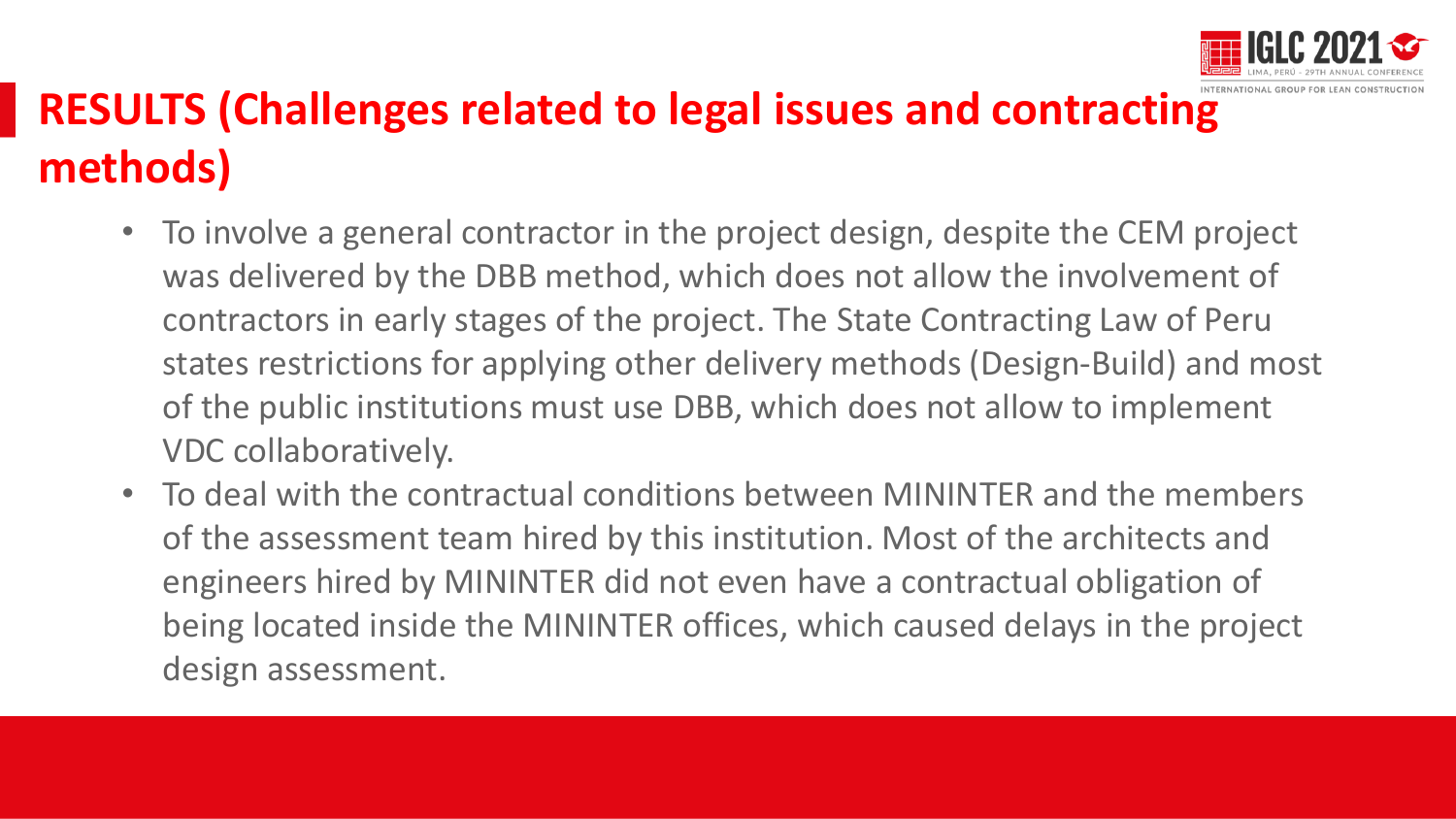

## **RESULTS (Challenges related to the culture of the organizations)**

- The lack of knowledge of the internal procedures and current status of MININTER, which lead us to produce process maps with almost all the departments of MININTER as its managerial documents did not show the information flow between the departments inside this institution.
- The lack of a collaborative working approach inside the institutions is a big challenge experienced. The PPM metric ´assessment time per deliverable (production of review)´ shown in the next figure helps to understand this challenge.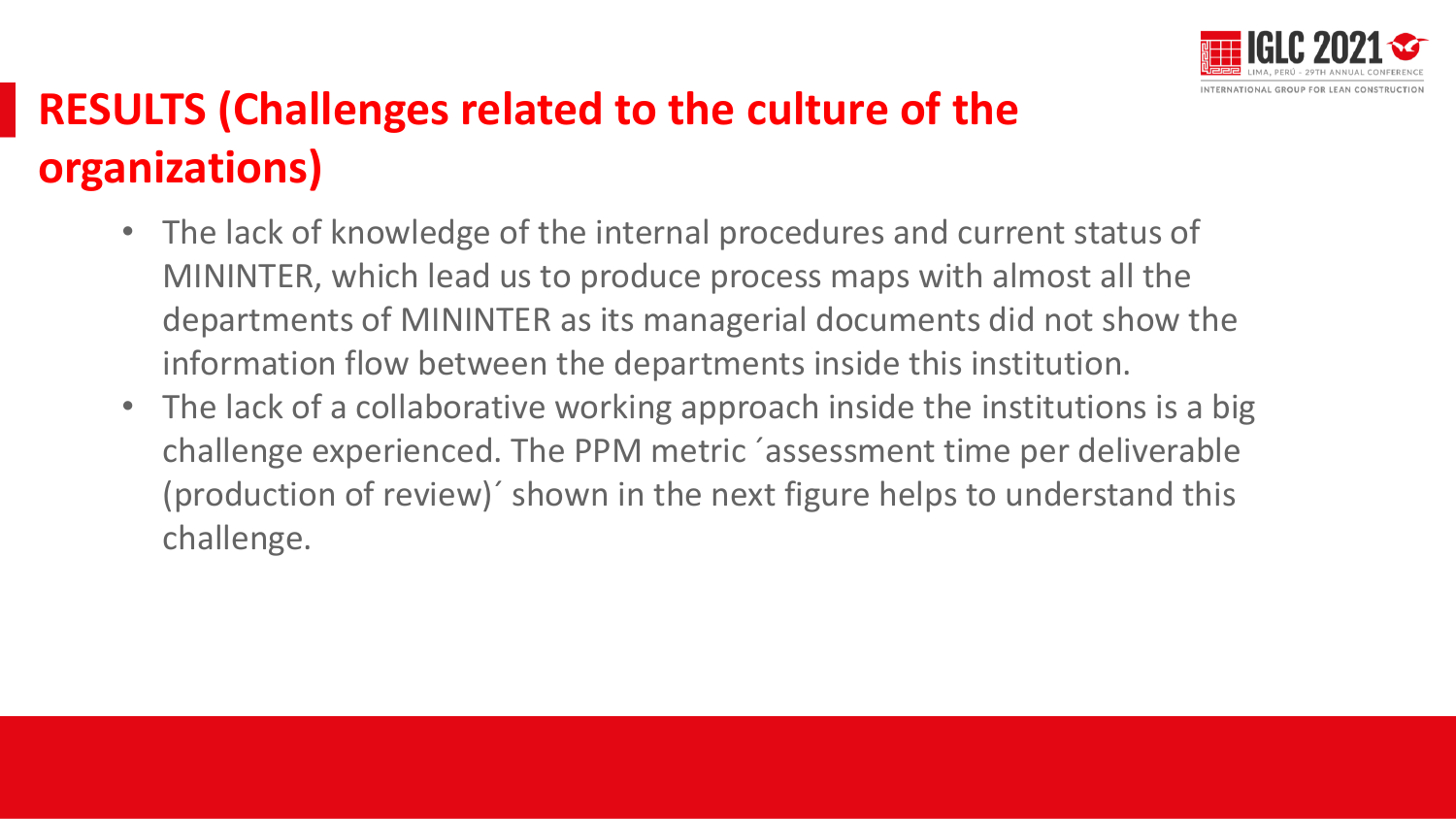

### **RESULTS (Challenges related to the culture of the organizations)**

|                          | $IN - CEM$   |            | ARO       |  | ESTR                  |           | 1155      |        |            |  | BIM |  | COSTO Y PPTO  | OUT - CEM |     |          |
|--------------------------|--------------|------------|-----------|--|-----------------------|-----------|-----------|--------|------------|--|-----|--|---------------|-----------|-----|----------|
| MOTIVO                   | $(C$ coondi) |            | ЮU        |  |                       |           | aur       |        | <b>OUT</b> |  | OUT |  | <b>OUT</b>    | Co ord.   | DIF | OES-OGIN |
| ENTREGA 1                | 18/11/2019   | $01 - 150$ | $13 - 4x$ |  | $25 - mov$ $28 - mov$ | $13 - 46$ | $16 - 5c$ | 09-dic | $11 - 4c$  |  |     |  | 25-nov 27-nov | $17 - 4x$ |     | $17-6c$  |
| ENTREGA 2                |              |            |           |  |                       |           |           |        |            |  |     |  |               |           |     |          |
| ENTREGA 3                |              |            |           |  |                       |           |           |        |            |  |     |  |               |           |     |          |
| ENTREGA 4                |              |            |           |  |                       |           |           |        |            |  |     |  |               |           |     |          |
| SUBSANACIÓN E# (1ERAVEZ) |              |            |           |  |                       |           |           |        |            |  |     |  |               |           |     |          |
| SUBSANACIÓN E# (2DA VEZ) |              |            |           |  |                       |           |           |        |            |  |     |  |               |           |     |          |
| SUBSANACIÓN E# (3ERAVEZ) |              |            |           |  |                       |           |           |        |            |  |     |  |               |           |     |          |
| SUBSANACIÓN E# (4TAVEZ)  |              |            |           |  |                       |           |           |        |            |  |     |  |               |           |     |          |

€2019

#### **PPM METRICS**

| <b>LAMUD ENTREGA 1 ETAPA 3</b> | 29 dias? |                           | lun 18/11/19 mar 17/12/19 |  |
|--------------------------------|----------|---------------------------|---------------------------|--|
| ingreso al CEM                 | 0 días   | lun 18/11/19 lun 18/11/19 |                           |  |
| arq.                           | 10 días  |                           | lun 02/12/19 mié 11/12/19 |  |
| est                            | 4 dias   | lun 25/11/19 jue 28/11/19 |                           |  |
| iiss                           | 2 días   |                           | vie 13/12/19 sáb 14/12/19 |  |
| iiee                           | 3 dias   |                           | lun 09/12/19 mié 11/12/19 |  |
| <b>bim</b>                     |          |                           |                           |  |
| cos.ppto                       | 3 dias   |                           | lun 25/11/19 mié 27/11/19 |  |
| salida del CEM                 | 0 dias   |                           | mar 17/12/19 mar 17/12/19 |  |
| notificación OES.OGIN          | 0 dias   |                           | mar 17/12/19 mar 17/12/19 |  |



**Figure 3.** Isolated work between professionals.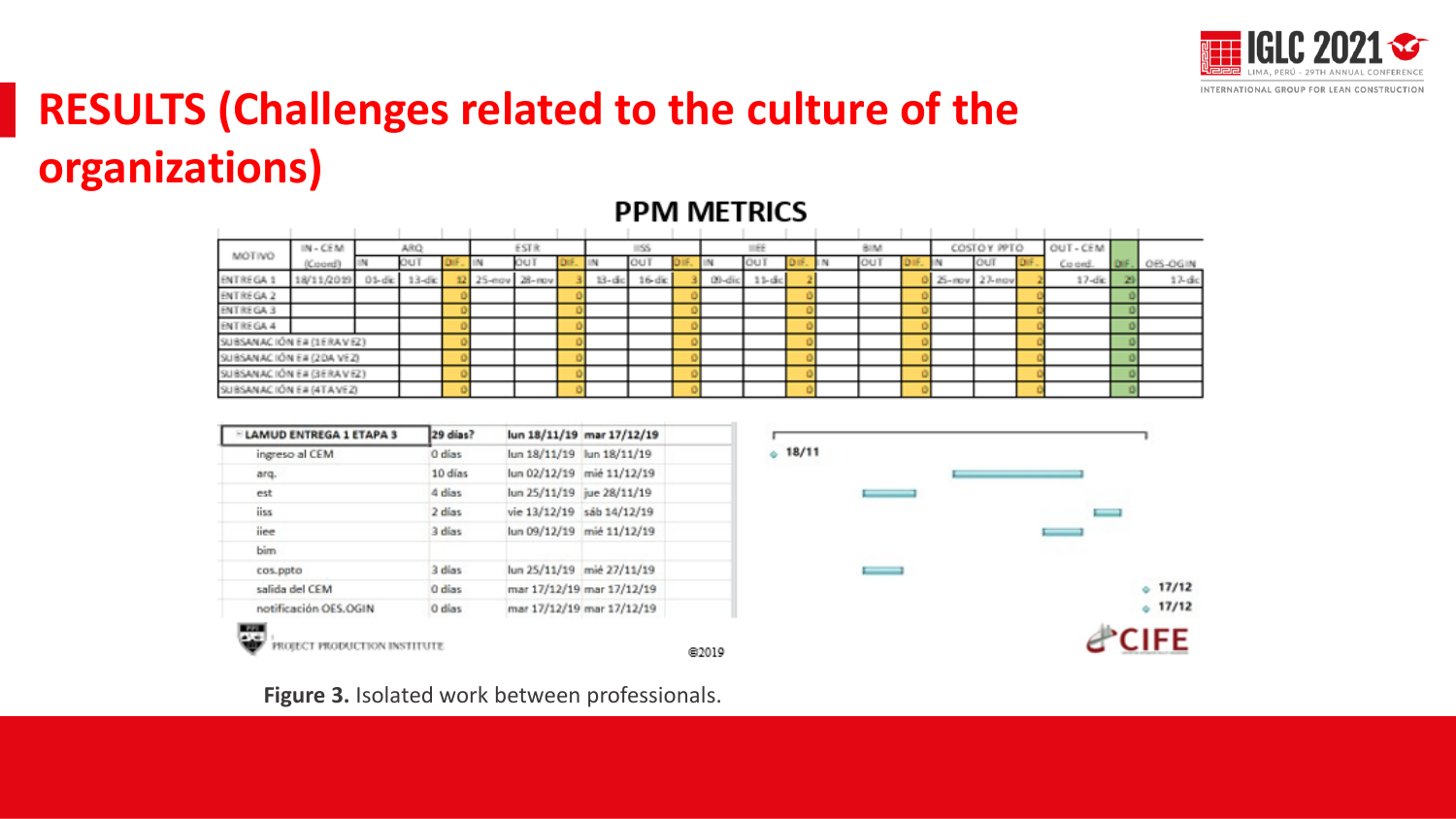

#### **RESULTS (Challenges related to the people)**

- The lack of VDC capabilities and misconception of this method from the team members of MININTER and from the design company affected negatively the project. The team members of the design company argued that they believed that BIM was a 3D model that can produce the drawings "rapidly" without any additional effort.
- The ICE metric '% of people (designers) involved in the solutions' shown in the next figure represents the lack of commitment of the designers (hired by the design company) to develop proper solutions to the technical issues addressed during the ICE sessions as no ICE session was fully attended by the designers.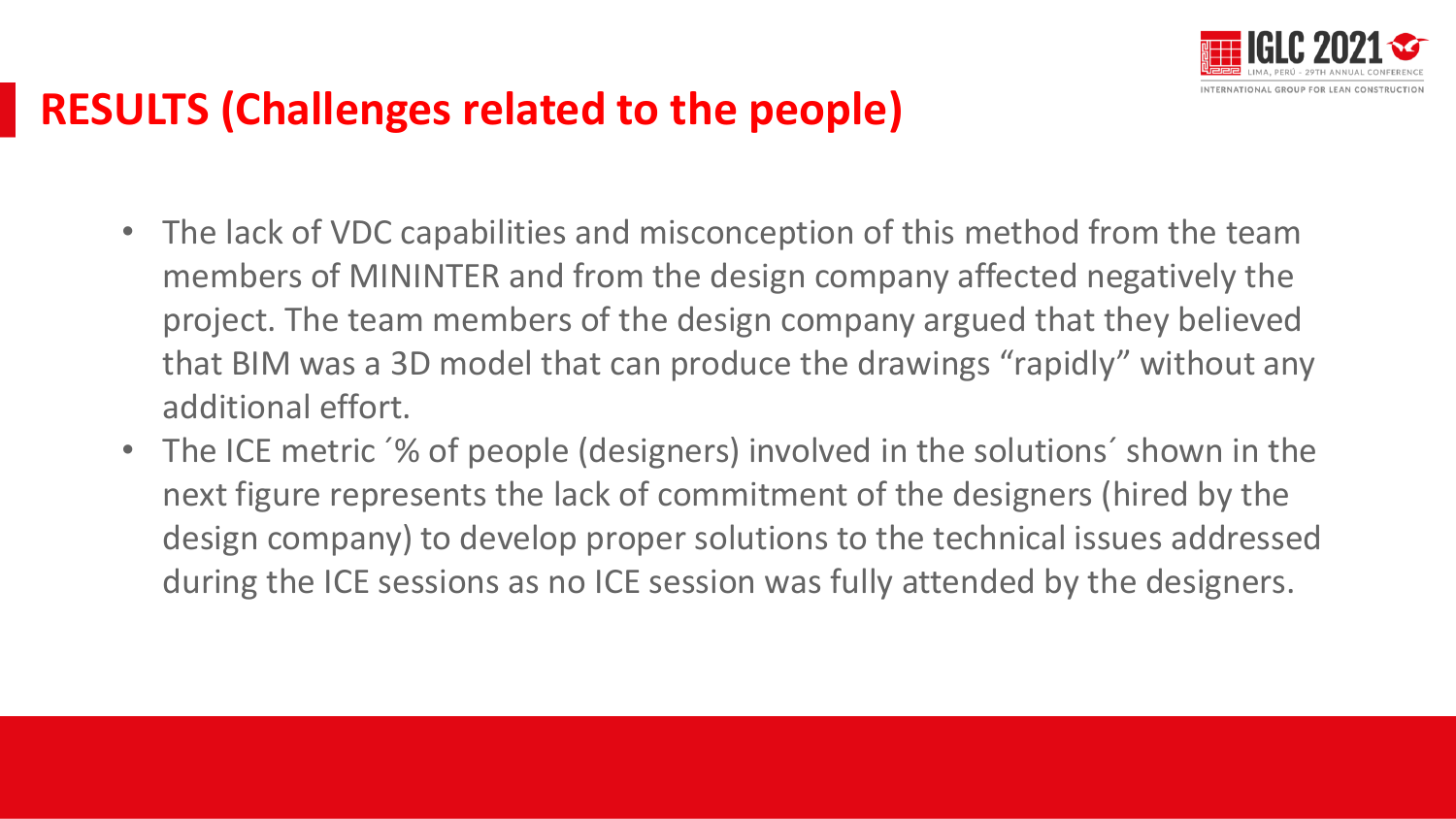

### **RESULTS (Challenges related to the people) ICE SESSIONS METRICS**



**Figure 4.** People involved on the solutions of the problems throughout ICE sessions.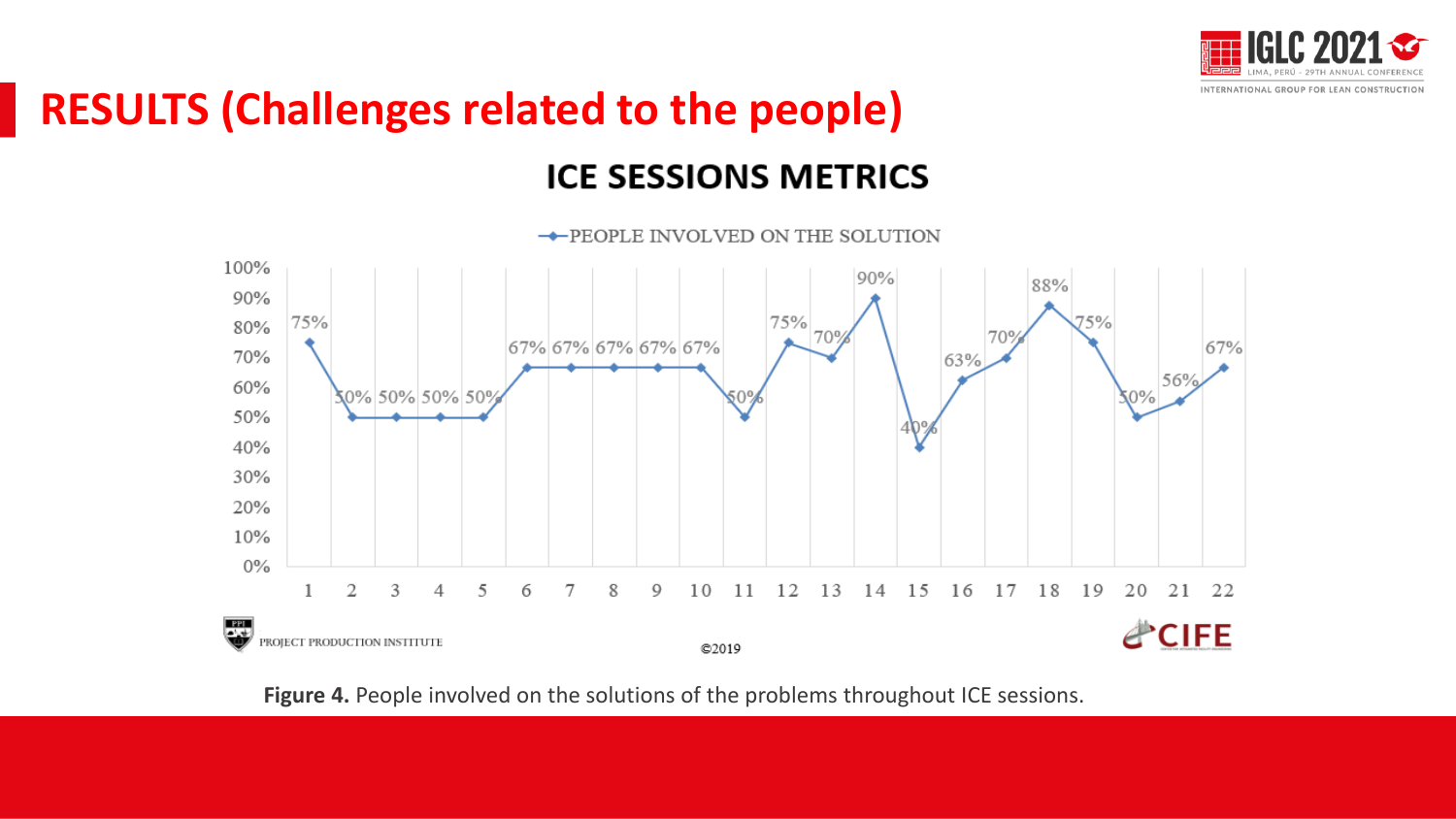

### **CONCLUSIONS**

The types of challenges are related: the legal framework generates fragmentation throughout the development of the project and between the parties involved in it. The parties involved in the project lack collaboration, due to the legal framework and the inherent resistantto-change culture of the Peruvian AEC industry, which generates a lack of commitment between the stakeholders (people).

The implementation of VDC (metrics) makes transparent inherent problems related to the management of Peruvian public projects, as the production metrics provide data to control times and demonstrate that the implementation of VDC must overcome several challenges, not only in the project and people level, but in the organizational and legal framework level too.